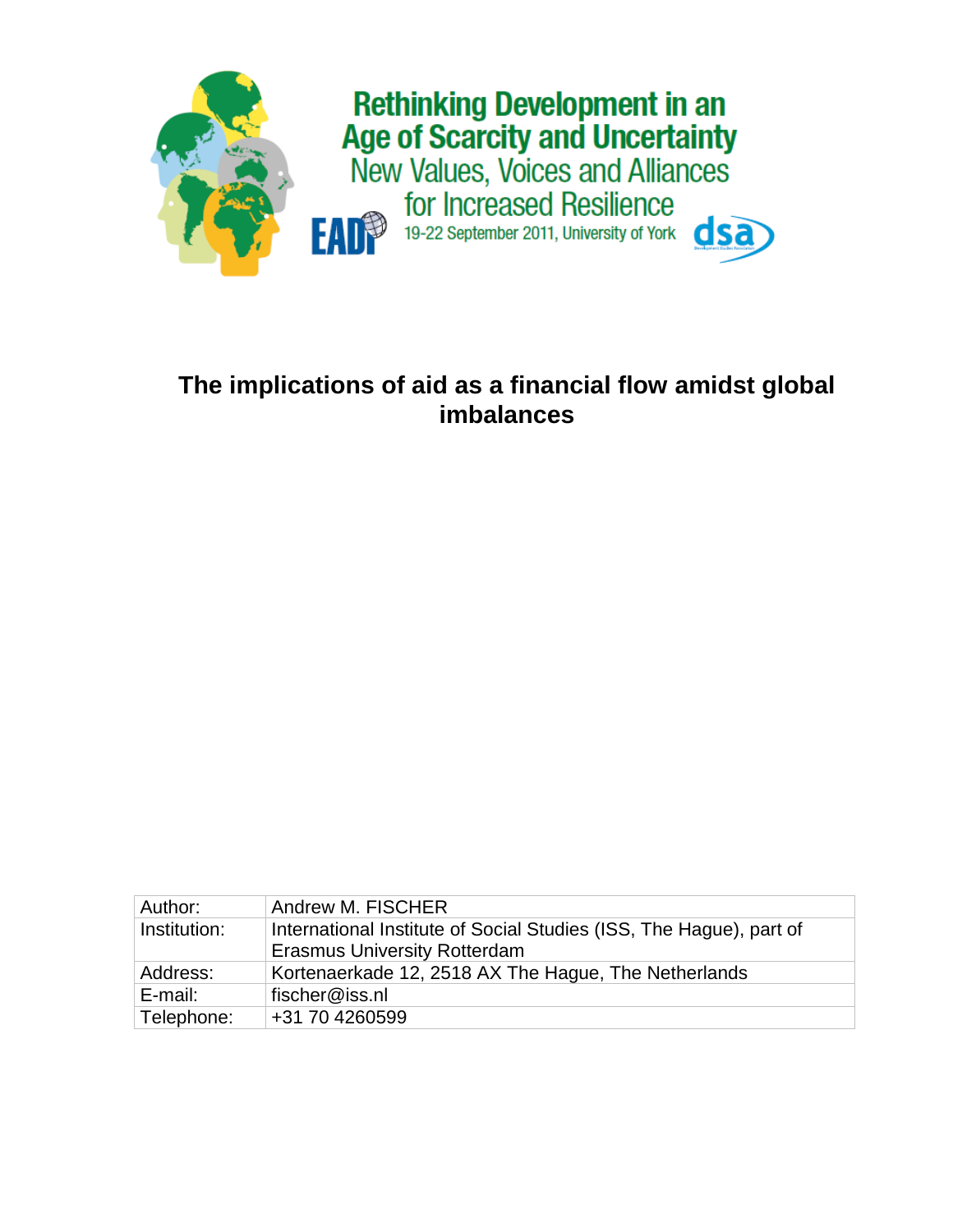## **The implications of aid as a financial flow amidst global imbalances**

## **Andrew M. Fischer**

## **DRAFT FOR CONFERENCE PURPOSES ONLY PLEASE DO NOT QUOTE WITHOUT THE AUTHOR'S WRITTEN PERMISSION**

#### **Abstract:**

Without denying the potential for publically-funded redistribution, as is done by marketadvocates, we must acknowledge that the existing international aid architecture has largely failed in its purpose of inducing any significant degree of wealth redistribution between North and South, except in certain geopolitical special cases. Moreover, the fundamental reasons for this failure will most likely extend to current considerations of Finance for Climate Change. This failure is examined here through the lens of understanding Official Development Assistance as a financial flow within the context of global financial imbalances in the post-war period, as a means to reflect more broadly on recent debates regarding aid effectiveness in developing economies. The central focus of this conceptual examination is on what might be called the dilemma of monetary transformation in the transfer of foreign to domestic resources. This dilemma is poignantly illustrated by the dominant (albeit usually misconstrued) emphasis in the contemporary aid literature on the need and potential of aid to finance social expenditures in the Global South, such as on health and education spending or cash transfers. From the perspective of the monetary dilemma posed here, such emphasis ironically results in increased impulses among donors to meddle by way of conditionalities in the sovereign space of domestic political deliberations in recipient countries regarding the uses of government expenditure.

## **Extended Draft Abstract / Synopsis:**

Without denying the potential for publically-funded redistribution, as is done by marketadvocates such as Bill Easterly or Dambisa Moyo, we must acknowledge that the existing international aid architecture has failed in its purpose of inducing any significant degree of wealth redistribution between North and South, except in certain geopolitical special cases. Moreover, the fundamental reasons for this failure will most likely extend to current considerations of Finance for Climate Change. This failure is here examined through the lens of understanding Official Development Assistance as a financial flow within the context of global financial imbalances in the post-war period, as a means to reflect more broadly on recent debates regarding aid effectiveness in developing economies. The central focus of this conceptual examination is on what might be called the dilemma of monetary transformation in the transfer of foreign to domestic resources. This dilemma is poignantly illustrated by the dominant (albeit usually misconstrued) emphasis in the contemporary aid literature on the need and potential of aid to finance social expenditures in the Global South, such as on health and education spending or cash transfers. From a monetary perspective, such emphasis ironically results in increased impulses among donors to meddle by way of conditionalities in the sovereign space of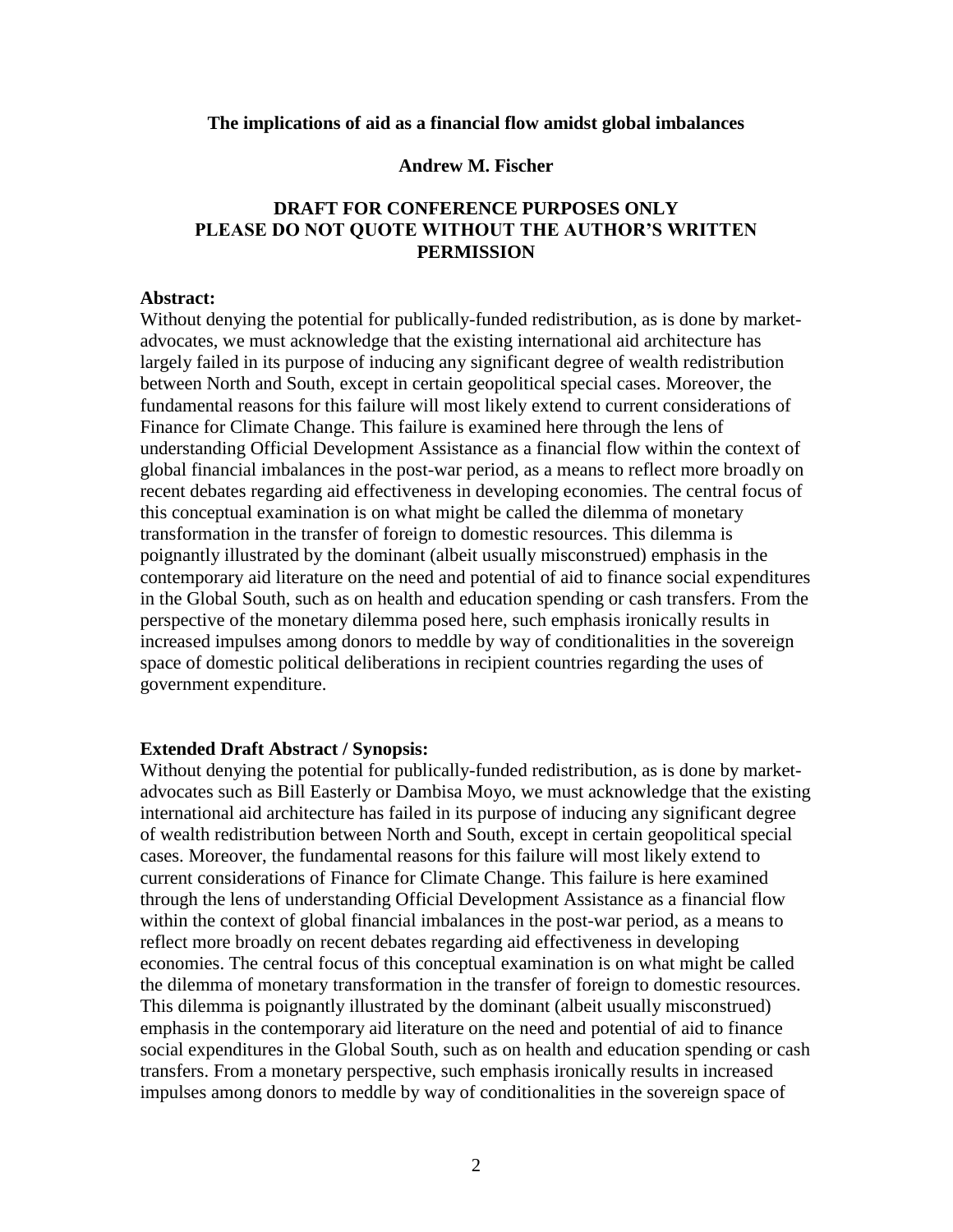domestic political deliberations in recipient countries regarding the uses of government expenditure. This argument is elaborated in three sections.

The first section starts with the basic premise – as outlined in Fischer (2009), 'Putting Aid in its Place' (*J. of International Development*) – that aid effectiveness needs to be understood (and was understood by early development economists) by its potential to allow countries to run trade deficits (and, by consequence, net capital inflows). Since trade deficits usually result as a structural condition of late industrialisation, especially among post-war 'late-late' industrialisers, aid can prevent such deficits from choking off intensive developmental endeavours. Conversely, this potential of aid is lost if countries run trade surpluses (or else if deficits are not the result of developmental productivity enhancing investments, but rather, due to terms of trade or other negative shocks).

Using balance of payments and flow of funds data, the second section of the paper elaborates on the two paradigmatic phases of the post-war period, driven by imbalances stemming from the US, the gravitational centre of the international financial system. These two phases can be called, for lack of better terms, 'developmentalist' and 'neoliberal'. The first was the golden age of developmentalism and aid; up to the mid-1970s, the US was mostly in current account surplus and exporting net goods and finance abroad, thereby supplying and financing the trade deficits of first Europe and then developing countries undergoing intensive rebuilding and/or industrialisation efforts. In this context, aid was one among other forms of net capital outflow from the US supporting industrialisation, as best represented by the case of South Korea. However, this phase was also the age of dependency given that it represented the rapid expansion of US-based transnational corporations (TNCs) into the Global South through the vehicle of foreign direct investment (FDI), one of the main sources of capital export. This was classically depicted by the experience of Latin America – particularly by Brazil and the Southern Cone countries, which were the most industrially advanced in this region. Hence, the dialectic in this period – or the tension reflected by the imbalances – was between developmentalism and dependency, which in turn defined the theoretical terrain of development studies and the debates regarding aid in this earlier period. International financial liberalisation from the mid-1960s onwards extended the contradictions of this dialectic into the 1970s, allowing for faltering developmentalist attempts to counteract the constraints of dependency.

In the second phase, which started in late 1970s, the US moved into a position of persistently large and growing current account deficits, therefore absorbing finance from rest of the world, albeit alongside continued waves of financial liberalisation in the US and globally. Moreover, despite the overall net import of finance by the US economy from the rest of the world, the US economy has nonetheless continued to export net FDI, reflecting the continued expansion of the US corporate sector abroad (and the corporate sectors of other lead countries, e.g. the pattern is essentially the same for the UK; the pattern is different for Germany, in that German corporate expansion has taken place in the midst of current account surpluses).

Hence, the dialectical tension in this latter phase has shifted. On one hand, there has been a continued progression of Northern-centred transnational ownership and related international production networks, which has supported in the exceptional growth of a handful of developing countries such as China (albeit with exceptional characteristics dissimilar to most earlier post-war industrialisers, such as large trade surpluses, alongside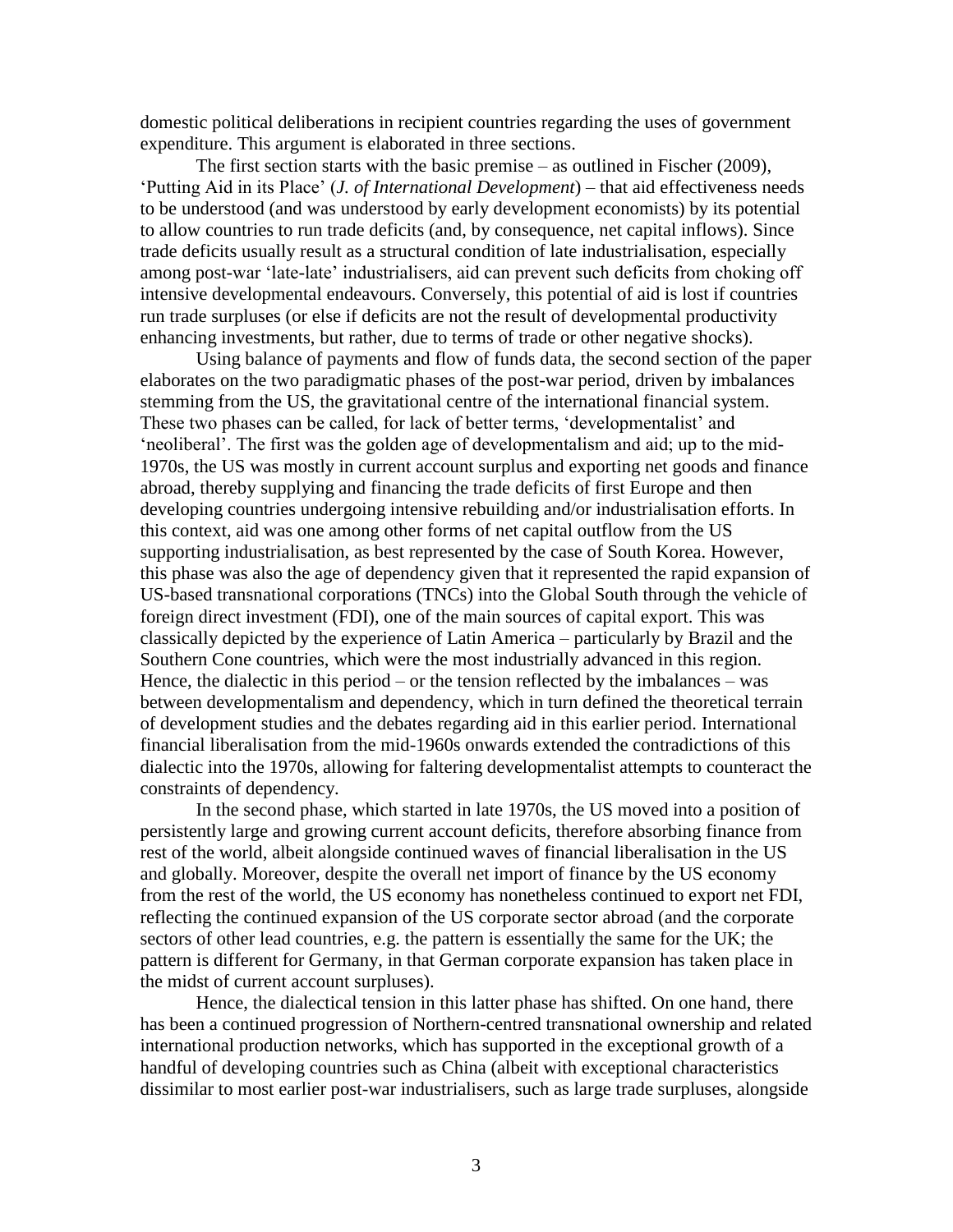the maintenance of a strongly developmentalist strategy). On the other hand, for most of this latter period (up until the recent commodity booms), most of the rest of developing countries have faced deficient demand and investment and anaemic growth due to stringent macroeconomic policy regimes and haemorrhages of wealth from their economies. The prospects for aid effectiveness in this latter phase have been far from evident given that the dominant trend in global financial flows has been regressive, as analysed in the paper through an historical trend analysis of the balance of payments of a collection of aid dependent countries in Africa, Asia and Latin America. In other words, aid flows have essentially been moving against a tidal wave of global financial imbalances. This perspective – as well as the distinction between two paradigmatic phases – is usually ignored by the prominent critics of aid, such as Easterly and Moyo.

The third section of the paper then frames current debates regarding aid effectiveness in light of the above analysis, with particular focus on issues related to the targeting of aid towards social spending, tied aid, institutional conditionalities (including recent 'cash on demand' proposals), and public debt financing. Notably, aid essentially represents transfers of foreign exchange. Insofar as these are not directly intended for financing imports or other foreign exchange needs (as would be suggested by using aid to finance trade deficits), then aid is effectively entirely fungible, almost by definition. In terms of the financial circuit, aid provisioning intended for domestic expenditure in domestic currency essentially amounts to a government printing money, albeit backed up by foreign exchange. The printed money is used for the said purpose (social or productive spending in domestic currency), while the foreign exchange provided is used for some other purpose related to the use of foreign exchange (purchase of imported goods or services, debt servicing, etc).

In this sense, the aid question is rooted in a problem of monetary transformation. When donors insist that aid should be spent on social spending, in reality, most social spending takes place in domestic currency (e.g. salaries). Hence, donors possess no direct control over aid money being allocated to these sectors except by way of conditionalities linked to these domestic expenditures (or else by way of donors directly controlling the domestic currency that they receive in exchange for the foreign exchange they provide, as is typical in the INGO sector and in some bilateral aid projects, although such direct project work has come under increasing criticism). Effectively, the actual aid money (i.e. the foreign exchange provided) never goes to those social sectors unless it is spent on foreign technical assistance (e.g. doctors and consultants) or imports (e.g. MRI machines). In consequence, insistence that foreign aid be used for domestic expenditures in domestic currency contributes to the impulses of donors to increasingly meddle into the domestic political deliberations of recipient countries through conditionalities and other mechanisms. Such meddling amounts to very round-about ways of committing an aid-recipient government to direct a certain proportion of its domestic expenditure into such uses (with domestic currency, which it rightly prints as a sovereign nation), thereby symbolically legitimising the use of the aid money to the donor. Recent proposals for a 'cash-on-demand' aid model can be seen as merely a new (and potentially very powerful) means of enforcing such donor impulses.

In a monetary sense, such meddling involves an encroachment on national sovereignty, insofar as it extends far beyond the issue of deficiencies in (foreign) savings and into domestic political deliberations. This insight is similar to common criticisms of